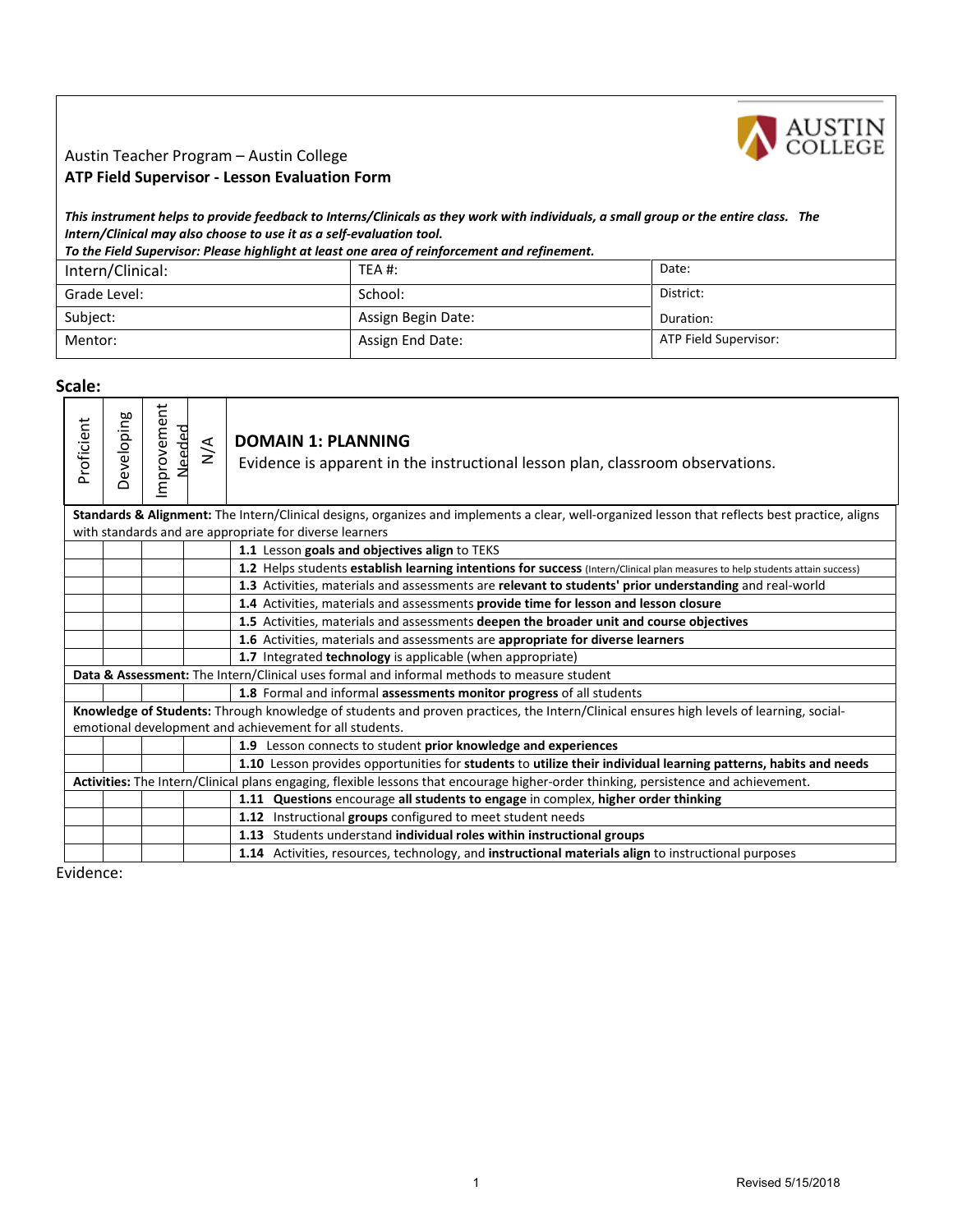| Proficient | Developing                                                                                                                           | mprovement<br>Needed | $\frac{4}{\sqrt{2}}$ | <b>DOMAIN 2: INSTRUCTION</b><br>Evidence is apparent in instruction and classroom.                                                                                                          |  |  |
|------------|--------------------------------------------------------------------------------------------------------------------------------------|----------------------|----------------------|---------------------------------------------------------------------------------------------------------------------------------------------------------------------------------------------|--|--|
|            |                                                                                                                                      |                      |                      | Achieving Expectations: The Intern/Clinical supports all learners in the pursuit of high levels of academic and social-emotional success.                                                   |  |  |
|            |                                                                                                                                      |                      |                      | 2.1 Sets academic expectations that challenge all students                                                                                                                                  |  |  |
|            |                                                                                                                                      |                      |                      | 2.2 Helps students establish success criteria for learning intentions (Intern/ provides examples)                                                                                           |  |  |
|            |                                                                                                                                      |                      |                      | 2.3 Persists with lesson until there is evidence that most students demonstrate mastery of objective                                                                                        |  |  |
|            |                                                                                                                                      |                      |                      | 2.4 Addresses student mistakes and follows through to ensure student mastery                                                                                                                |  |  |
|            |                                                                                                                                      |                      |                      | 2.5 Provides students opportunities to take initiative of their own learning                                                                                                                |  |  |
|            |                                                                                                                                      |                      |                      | Content Knowledge & Expertise: The Intern/Clinical uses content and pedagogical expertise to design and execute lessons aligned with state<br>standards, related content and student needs. |  |  |
|            |                                                                                                                                      |                      |                      | 2.6 Conveys accurate content knowledge in multiple contexts                                                                                                                                 |  |  |
|            |                                                                                                                                      |                      |                      | 2.7 Integrates learning objectives with other disciplines and real-world experience                                                                                                         |  |  |
|            |                                                                                                                                      |                      |                      | 2.8 Anticipates possible student misunderstandings                                                                                                                                          |  |  |
|            |                                                                                                                                      |                      |                      | 2.9 Accurately reflects how lesson aligns within structure of discipline and State standards (TEKS)                                                                                         |  |  |
|            |                                                                                                                                      |                      |                      | 2.10 Formal and informal assessments monitor progress of all students                                                                                                                       |  |  |
|            | Communication: The Intern/Clinical clearly and accurately communicates to support persistence, deeper learning and effective effort. |                      |                      |                                                                                                                                                                                             |  |  |
|            |                                                                                                                                      |                      |                      | 2.11 Establishes classroom practices that provide for most students to communicate effectively with their                                                                                   |  |  |
|            |                                                                                                                                      |                      |                      | teacher and their peers                                                                                                                                                                     |  |  |
|            |                                                                                                                                      |                      |                      | 2.12 Recognizes possible student misunderstandings and responds with appropriate techniques to clarify concepts                                                                             |  |  |
|            |                                                                                                                                      |                      |                      | 2.13 Provides explanations that are clear                                                                                                                                                   |  |  |
|            |                                                                                                                                      |                      |                      | 2.14 Uses verbal and written communication that is clear and correct                                                                                                                        |  |  |
|            |                                                                                                                                      |                      |                      | 2.15 Asks questions at the creative, evaluative and/or analysis levels that focus on the objective of the lesson                                                                            |  |  |
|            |                                                                                                                                      |                      |                      | and provoke thought and discussion                                                                                                                                                          |  |  |
|            | 2.16 Provides wait time when questioning students                                                                                    |                      |                      |                                                                                                                                                                                             |  |  |
|            |                                                                                                                                      |                      |                      | 2.17 Uses probing questions to clarify, elaborate learning                                                                                                                                  |  |  |
|            |                                                                                                                                      |                      |                      | Differentiation: The Intern/Clinical differentiates instruction, aligning methods and techniques to diverse student needs.                                                                  |  |  |
|            |                                                                                                                                      |                      |                      | 2.18 Adapts lesson to address individual needs of all students                                                                                                                              |  |  |
|            |                                                                                                                                      |                      |                      | 2.19 Regularly monitors quality of student participation and performance                                                                                                                    |  |  |
|            | 2.20 Recognizes when students become confused or disengaged and responds to student learning or socio-emotional needs                |                      |                      |                                                                                                                                                                                             |  |  |
|            |                                                                                                                                      |                      |                      | 2.21 Provides differentiated instructional methods and content to ensure students have opportunity to master what is                                                                        |  |  |
|            |                                                                                                                                      |                      |                      | being taught<br>Monitor & Adjust: The Intern/Clinical formally and informally collects, analyzes and uses student progress data and makes needed lesson                                     |  |  |
|            | adjustments.                                                                                                                         |                      |                      |                                                                                                                                                                                             |  |  |
|            |                                                                                                                                      |                      |                      | 2.22 Consistently invites input from students in order to monitor and adjust instruction and activities                                                                                     |  |  |
|            |                                                                                                                                      |                      |                      | 2.23 Monitors student behavior and responses for engagement and understanding                                                                                                               |  |  |
|            |                                                                                                                                      |                      |                      | 2.24 Adjusts instruction and activities to maintain student engagement                                                                                                                      |  |  |

Evidence: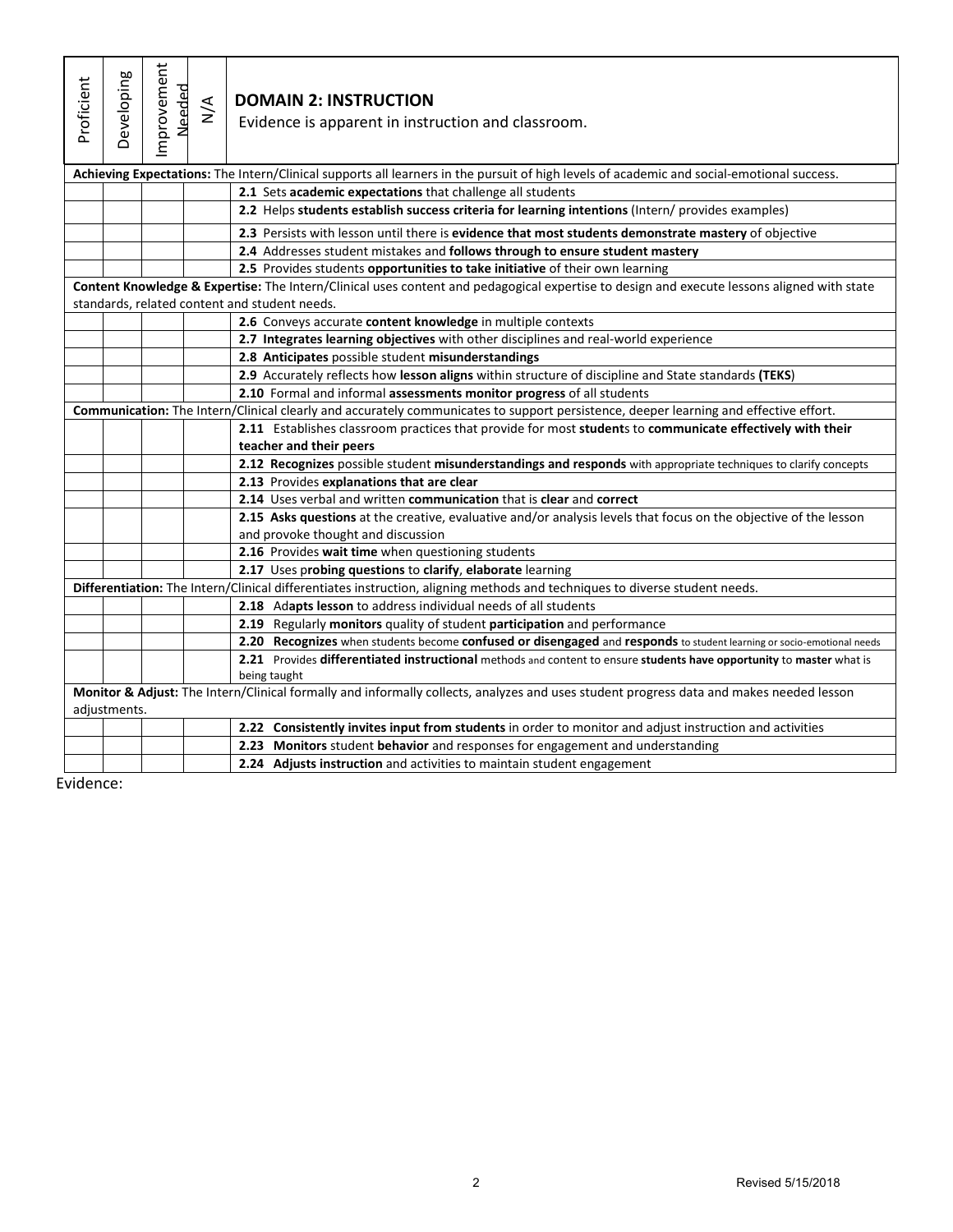| Proficient | Developing                                                                                                               | ť<br>Improveme<br>Needed | $\frac{4}{2}$ | <b>DOMAIN 3: Learning Environment</b><br>Evidence is apparent in the classroom.                                                 |  |  |
|------------|--------------------------------------------------------------------------------------------------------------------------|--------------------------|---------------|---------------------------------------------------------------------------------------------------------------------------------|--|--|
|            |                                                                                                                          |                          |               | Classroom Environment, Routines & Procedures: The Intern/Clinical organizes a safe, accessible and efficient classroom.         |  |  |
|            |                                                                                                                          |                          |               | 3.1 Procedures, routines and transitions are clear and efficient                                                                |  |  |
|            |                                                                                                                          |                          |               | <b>3.2</b> Students actively participate in groups, manage supplies and equipment with very limited teacher direction           |  |  |
|            |                                                                                                                          |                          |               | <b>3.3</b> Classroom is <b>safe and organized</b> to support learning objectives and is accessible to most students             |  |  |
|            |                                                                                                                          |                          |               | Managing Student Behavior: The Intern/Clinical establishes, communicates and maintains clear expectations for student behavior. |  |  |
|            |                                                                                                                          |                          |               | 3.4 Consistently monitors behavior subtly, reinforces positive behaviors appropriately and intercepts<br>misbehavior fluidly.   |  |  |
|            |                                                                                                                          |                          |               | 3.5 Most students know, understand and respect classroom behavior standards                                                     |  |  |
|            | Classroom Culture: the Intern/Clinical leads a mutually respectful and collaborative class of actively engaged learners. |                          |               |                                                                                                                                 |  |  |
|            |                                                                                                                          |                          |               | 3.6 Students monitor their success based on criteria established (Intern/Clinical provides opportunities to self-assess)        |  |  |
|            |                                                                                                                          |                          |               | <b>3.7 Engages all students</b> in relevant, meaningful learning                                                                |  |  |
|            |                                                                                                                          |                          |               | <b>3.8 Students work respectfully individually and in groups</b>                                                                |  |  |

Evidence:

| <b>Proficient</b> | Jeveloping | mprovement<br>ded<br>d<br>Nee<br>Z | $\frac{4}{2}$                                                                                                                                                                                     | <b>DOMAIN 4: Professional Roles and Responsibilities</b><br>Evidence is apparent in the classroom.                                                      |
|-------------------|------------|------------------------------------|---------------------------------------------------------------------------------------------------------------------------------------------------------------------------------------------------|---------------------------------------------------------------------------------------------------------------------------------------------------------|
|                   |            |                                    |                                                                                                                                                                                                   | Program Responsibilities - The Intern/Clinical Teacher:                                                                                                 |
|                   |            |                                    |                                                                                                                                                                                                   | Seeks out feedback from supervisor and mentor and modifies practices according to suggestions in order to<br>enhance professional skills and knowledge. |
|                   |            |                                    | Works productively with supervisor and mentor by keeping them aware of any issues that might need to be<br>addressed in order to prevent future problems and to enhance professional performance. |                                                                                                                                                         |
|                   |            |                                    |                                                                                                                                                                                                   | Takes responsibility for keeping up with due dates of assignments and turns all assignments in on time including<br>requested lesson plans.             |
|                   |            |                                    |                                                                                                                                                                                                   | Demonstrates knowledge of legal and ethical guidelines, and those guidelines guide behavior.                                                            |

Evidence: